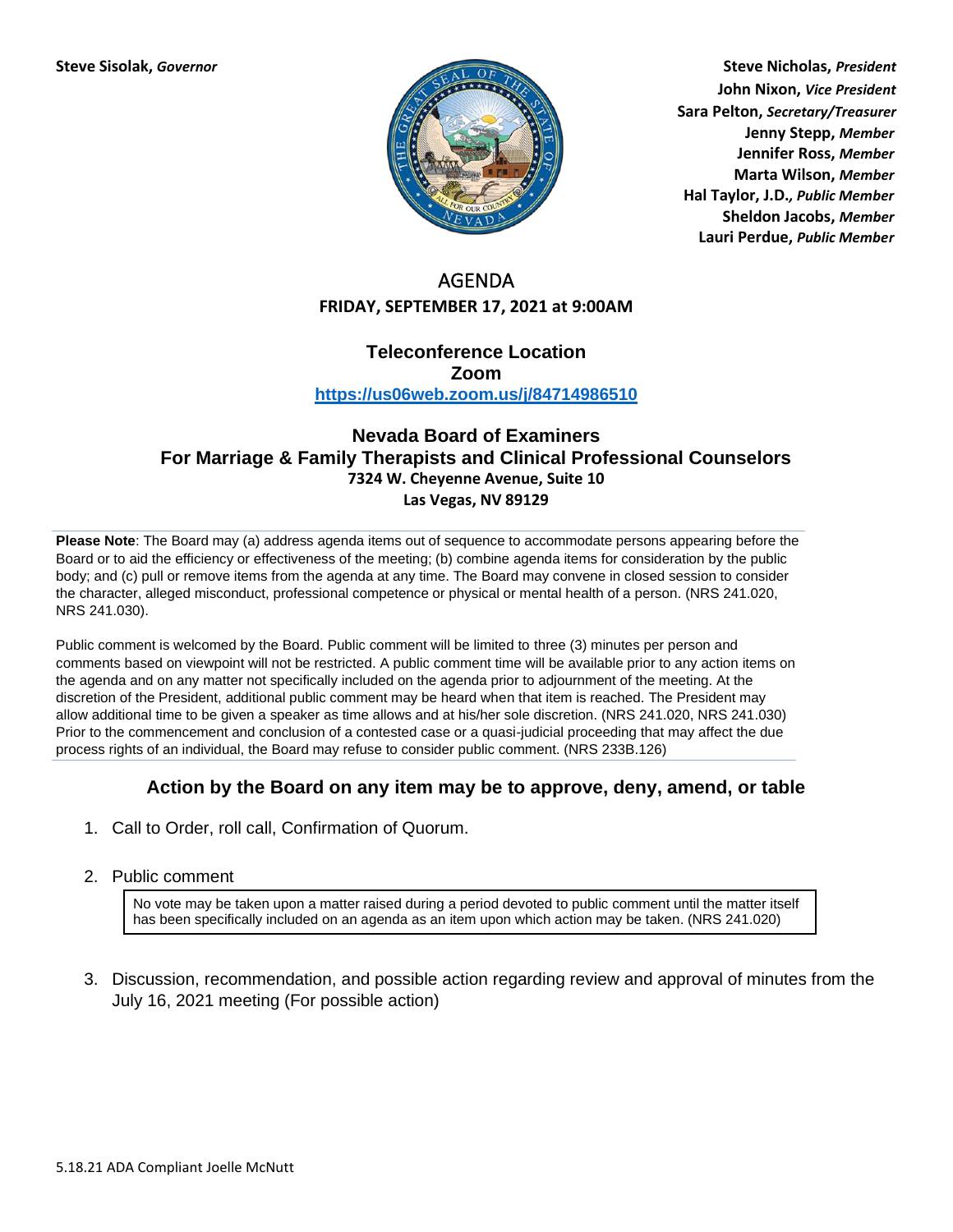4. Review/Decision regarding the following licensees who have petitioned the Board to be Primary Supervisors for Marriage and Family Therapist (MFT) and Clinical Professional Counselor (CPC) Interns: (For possible action)

| <b>Supervision Applicant</b> | <b>AAMFT Approved</b><br>Supervisor/Supervisor<br><b>Candidate or CCE</b><br><b>Approved Certificate/</b><br><b>Supervisor Course</b> | Transcript of 45-<br>hour<br>Graduate-level<br><b>Supervision Course</b> | <b>Mentor Signature of</b><br><b>Supervisory</b><br><b>Experience</b> |
|------------------------------|---------------------------------------------------------------------------------------------------------------------------------------|--------------------------------------------------------------------------|-----------------------------------------------------------------------|
| <b>Sarah Barr</b>            | Yes                                                                                                                                   | N/A                                                                      | N/A                                                                   |
| <b>Amy Forton</b>            | Yes                                                                                                                                   | N/A                                                                      | N/A                                                                   |
| <b>Megan Evans</b>           | Yes                                                                                                                                   | N/A                                                                      | N/A                                                                   |
| <b>Griselda Lloyd</b>        | Yes                                                                                                                                   | N/A                                                                      | N/A                                                                   |
| <b>Patricia Hanisee</b>      | Yes                                                                                                                                   | N/A                                                                      | N/A                                                                   |
| <b>Amanda Samuels</b>        | Yes                                                                                                                                   | N/A                                                                      | N/A                                                                   |
| Nicole Moreggi               | Yes.                                                                                                                                  | N/A                                                                      | N/A                                                                   |
|                              |                                                                                                                                       |                                                                          |                                                                       |

- 5. Review, discussion, and possible action regarding approval of out-of-state intern hours Marta Wilson (For discussion/possible action)
- 6. Review, discussion, and possible action regarding allocation of intern hours Sara Pelton (For discussion/possible action)
- 7. Disciplinary Matter Recommendation for Dismissal (for possible action)
	- a. Case No. MFT180613-09
	- b. Case No. NV18CPC001
	- c. Case No. NV18MFT013
	- d. Case No. NV20MFT006
- 8. Report from President (Advisement)
- 9. Report from Treasurer (Advisement)
- 10. Report from Executive Director (Advisement)
- 11. Report from Senior Deputy Attorney General Henna Rasul (Advisement)
- 12. Discussion regarding future agenda items and possible future meeting dates:
	- Thursday, October 14<sup>th</sup> and Friday, October 15<sup>th</sup> @ 9:00 AM (Formal Complaint Hearing)
	- Friday, November  $19<sup>th</sup>$  @ 9:00 AM (Public Meeting)
- 13. Board member comments
- 14. Public comment.

No vote may be taken upon a matter raised during a period devoted to public comment until the matter itself has been specifically included on an agenda as an item upon which action may be taken. (NRS 241.020)